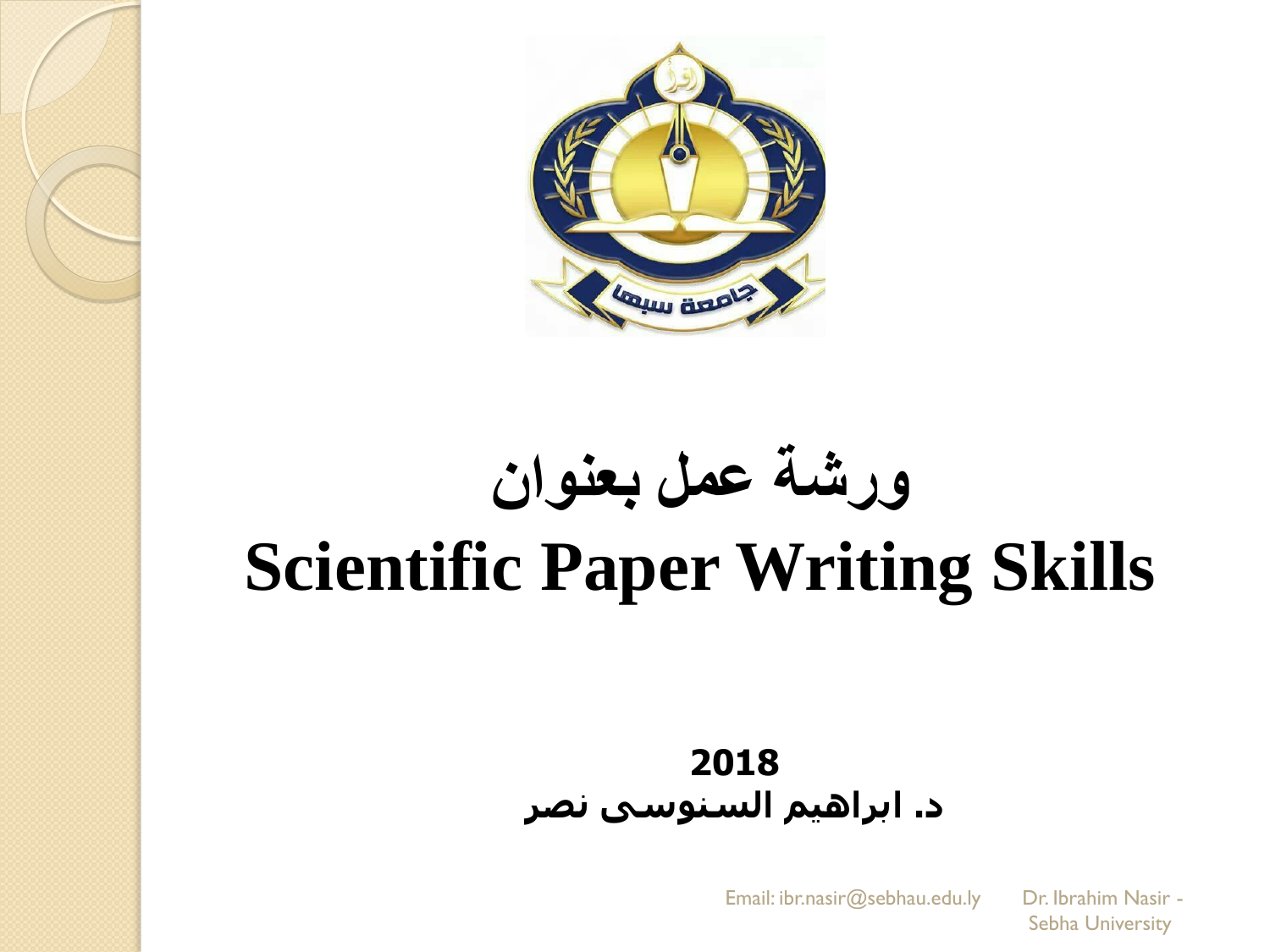

- **Introduction**
- **General Structure of a Paper**
- **References (Listing and Citation)**
- **□ Select a Paper Title**
- **Introduction Writing**
- **Main Body Writing: Description of your work**
- **Writing about your Experiments**
- **Writing your Conclusions**
- **Abstract Writing**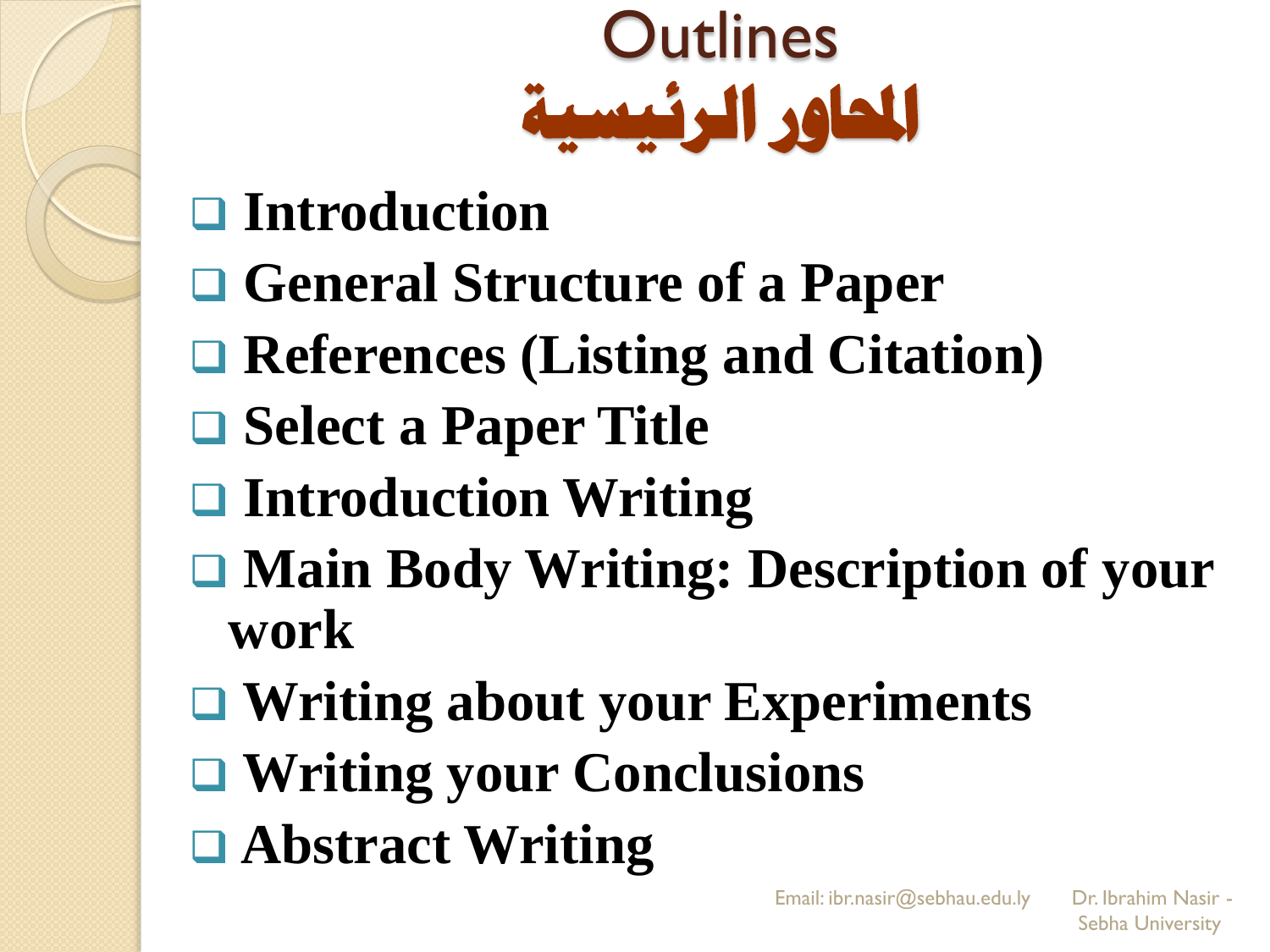### **Introduction**

- **General rules before you start**
- **A research cycle:**
	- **Paper reading**
	- **Idea generation**
	- **Experimental results**
	- **Paper writing**
	- **Successful publication.**
- **Strategic arrangement:**
- **(i) Experiment design ( test data, benchmark)**
- **(ii) Your selling points**
- **(iii) Browsing your mathematics handbook.**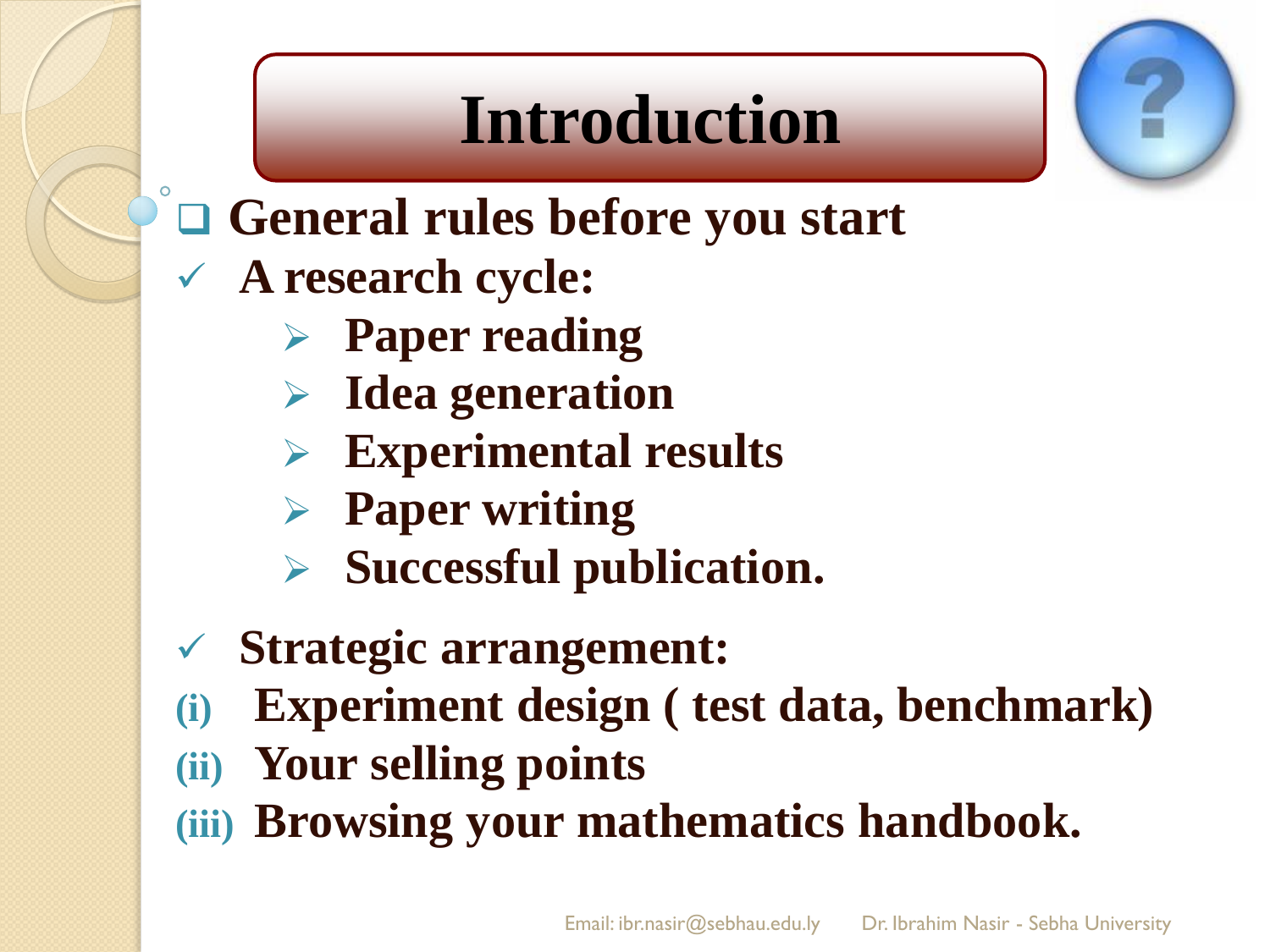# **General Structure of a Scientific Paper**

- **Title**
- **Introduction**
- **Description of work done and methods**
- **Results and Discussion**
- **Conclusions and Recommendations**
- **References and Bibliography**
- **Appendices**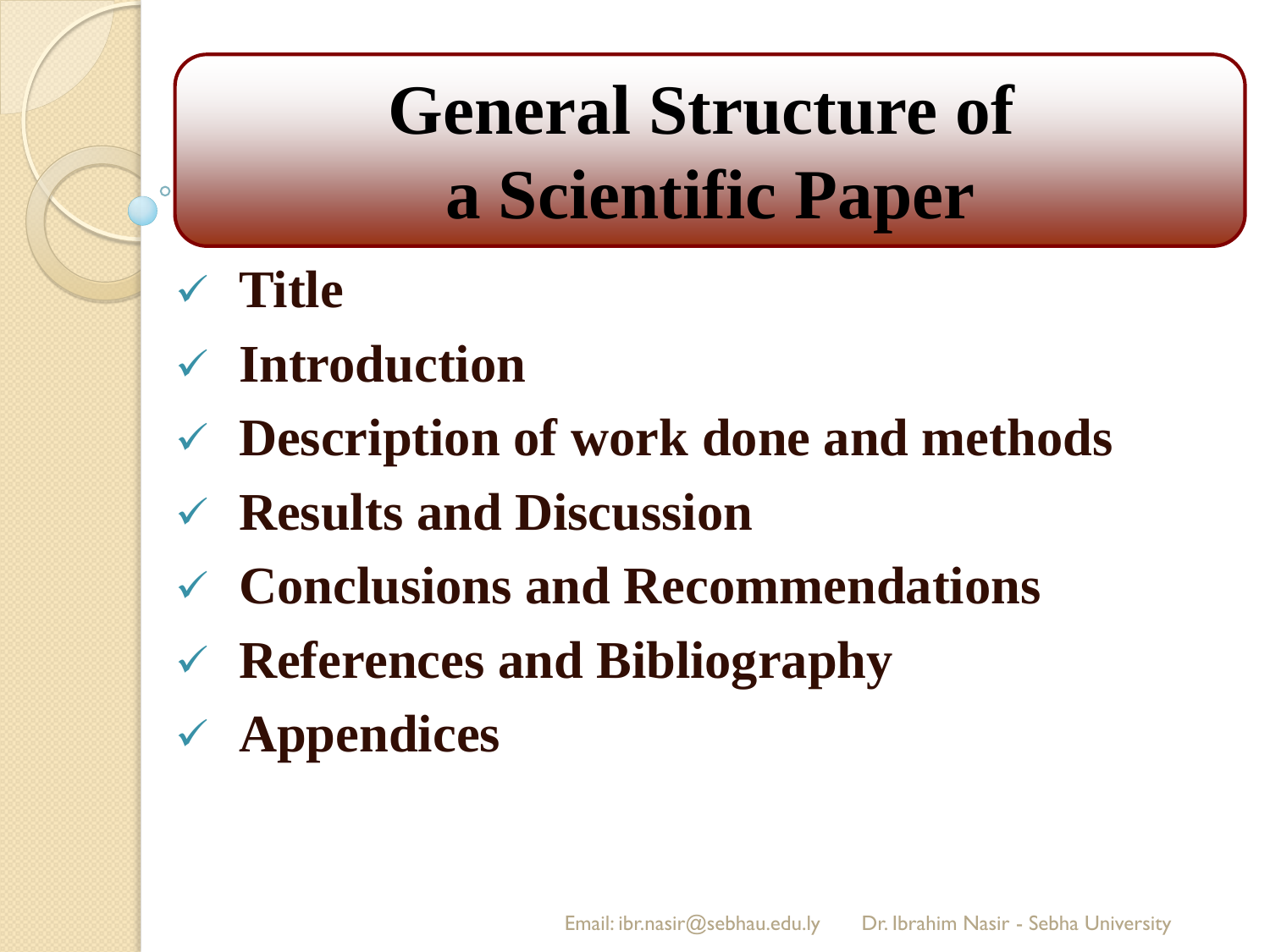# **General Structure of a Scientific Paper**

Ō

| <b>Section</b>             | <b>Purpose</b>                              |
|----------------------------|---------------------------------------------|
| <b>Title</b>               | Clearly describes contents                  |
| <b>Authors</b>             | Ensures recognition for the writer(s)       |
| Abstract                   | Describes what was done                     |
| Key Words (some journals)  | Ensures the article is correctly identified |
|                            | in abstracting and indexing services        |
| Introduction               | Explains the problem                        |
| <b>Methods</b>             | Explains how the data were collected        |
| <b>Results</b>             | Describes what was discovered               |
| <b>Discussion</b>          | Discusses the implications of the findings  |
| Acknowledgements           | Ensures those who helped in the research    |
|                            | are recognized                              |
| References                 | Ensures previously published work is        |
|                            | recognized                                  |
| Appendices (some journals) | Provides supplemental data for the expert   |
|                            | reader                                      |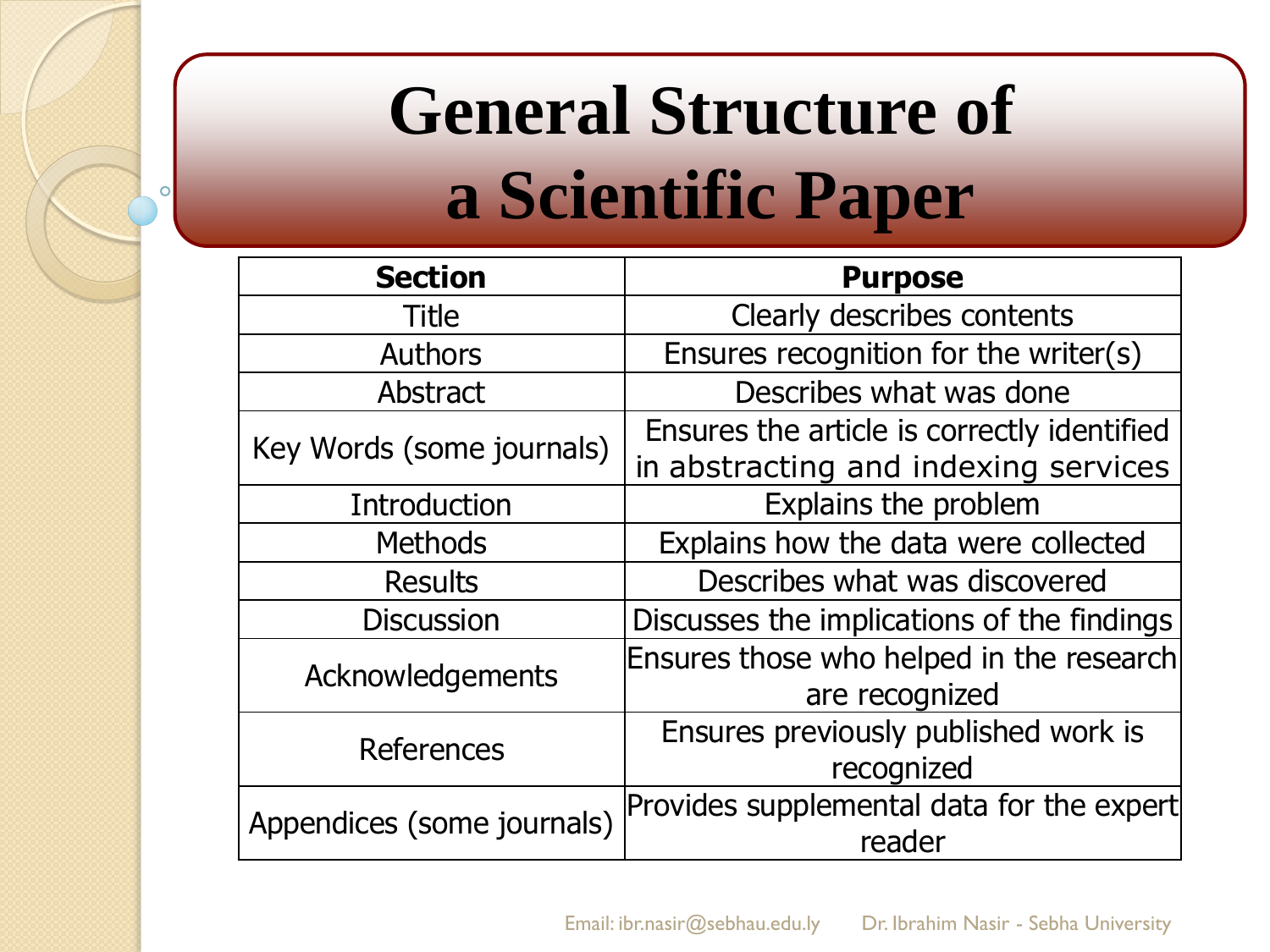# **References (Listing and Citation)**

### **Listing:**

### **Journal paper:**

**[1] J. Hoey and J. J. Little, " Value-Directed Human Behavior Analysis from Video Using Partially Observable Markov Decision Processes", IEEE Transactions on Pattern Analysis and Machine Intelligence, Vol. 29, No. 7, pp. 1118-1132, July 2007.**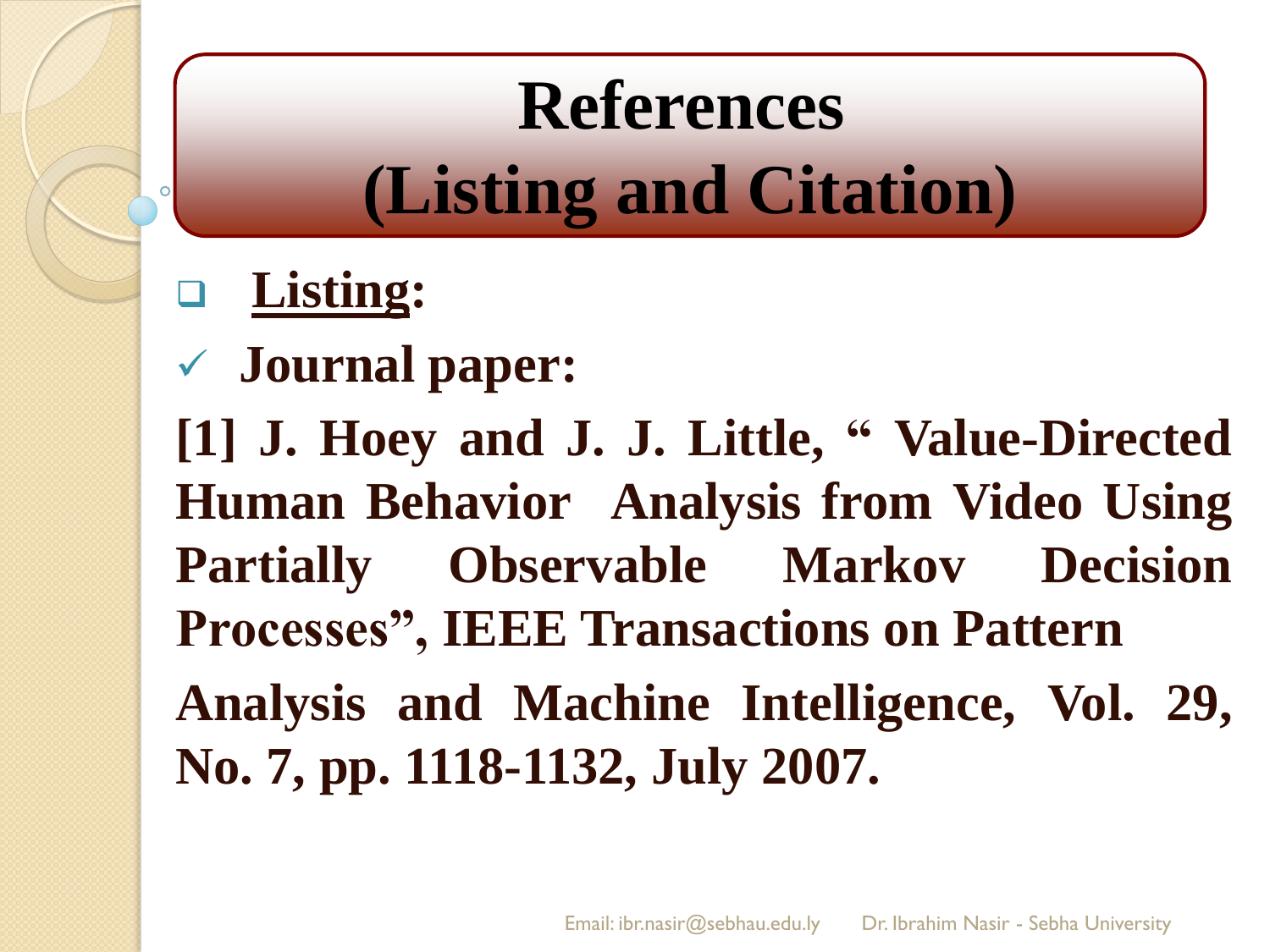# **References (Listing and Citation)**

- **Conference paper:**
- **[2] M. Figueiredo and A. K. Jain:**
- **" Unsupervised Selection and Estimation of Finite Mixture Modes ", Proceedings of 15 th International Conference on Pattern Recognition, Barcelona, Spain, Sept, 2000, pp 87-90, ISBN…..**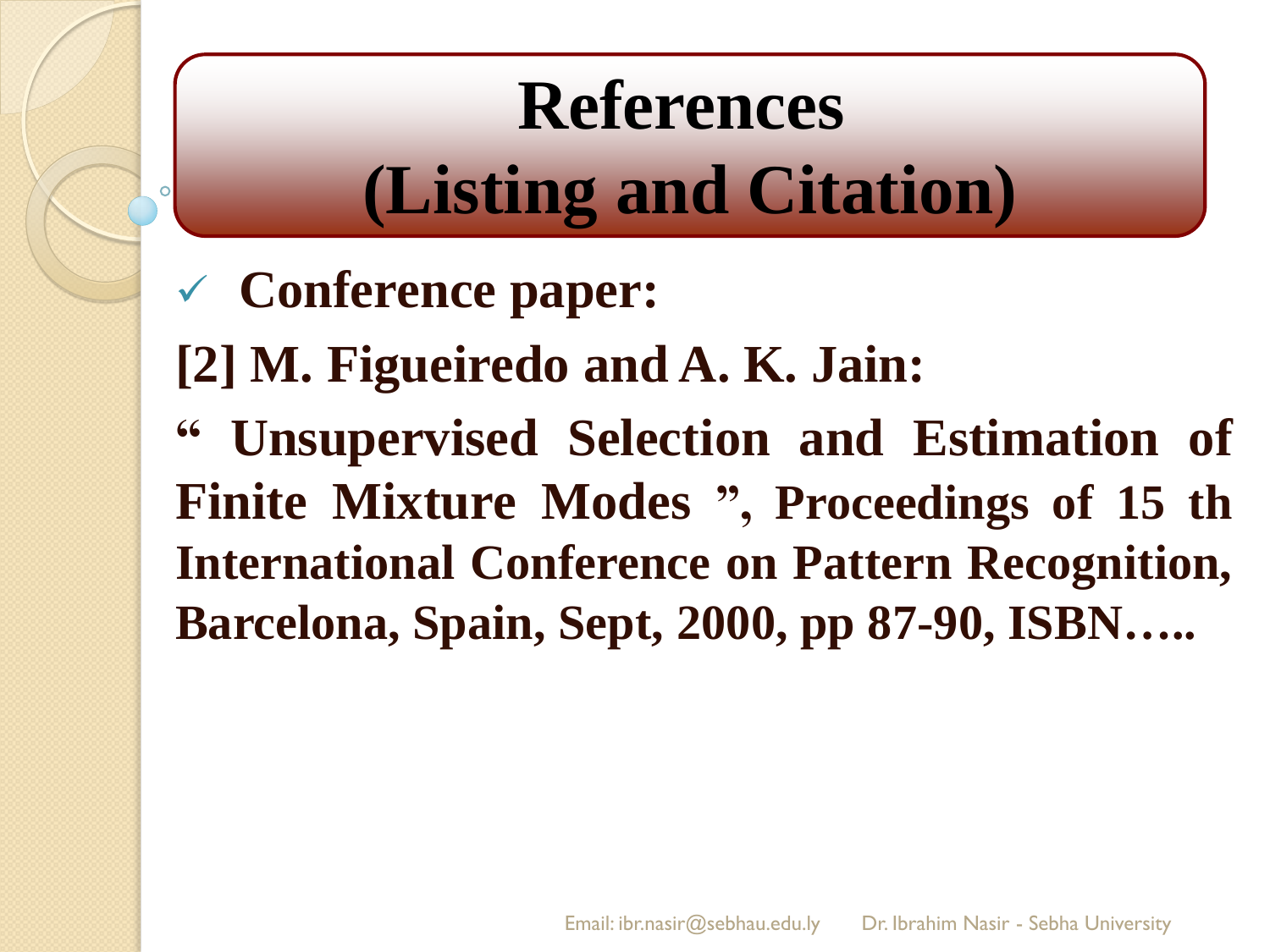# **References (Listing and Citation)**

#### **Book:**

**[3] A. K. Jain and R. C. Dubes, " Algorithms for Clustering Data" , Englewood Cliffs, NJ: Prentice-Hall, 1988, ISBN………**

### **Citation:**

- **Hoey [28] states that ………**
- **Client/ server environments [28] are important ……**
- **Jain (1988) suggests that ……..**

#### **The best example is given in the paper your read during your interactive reading !**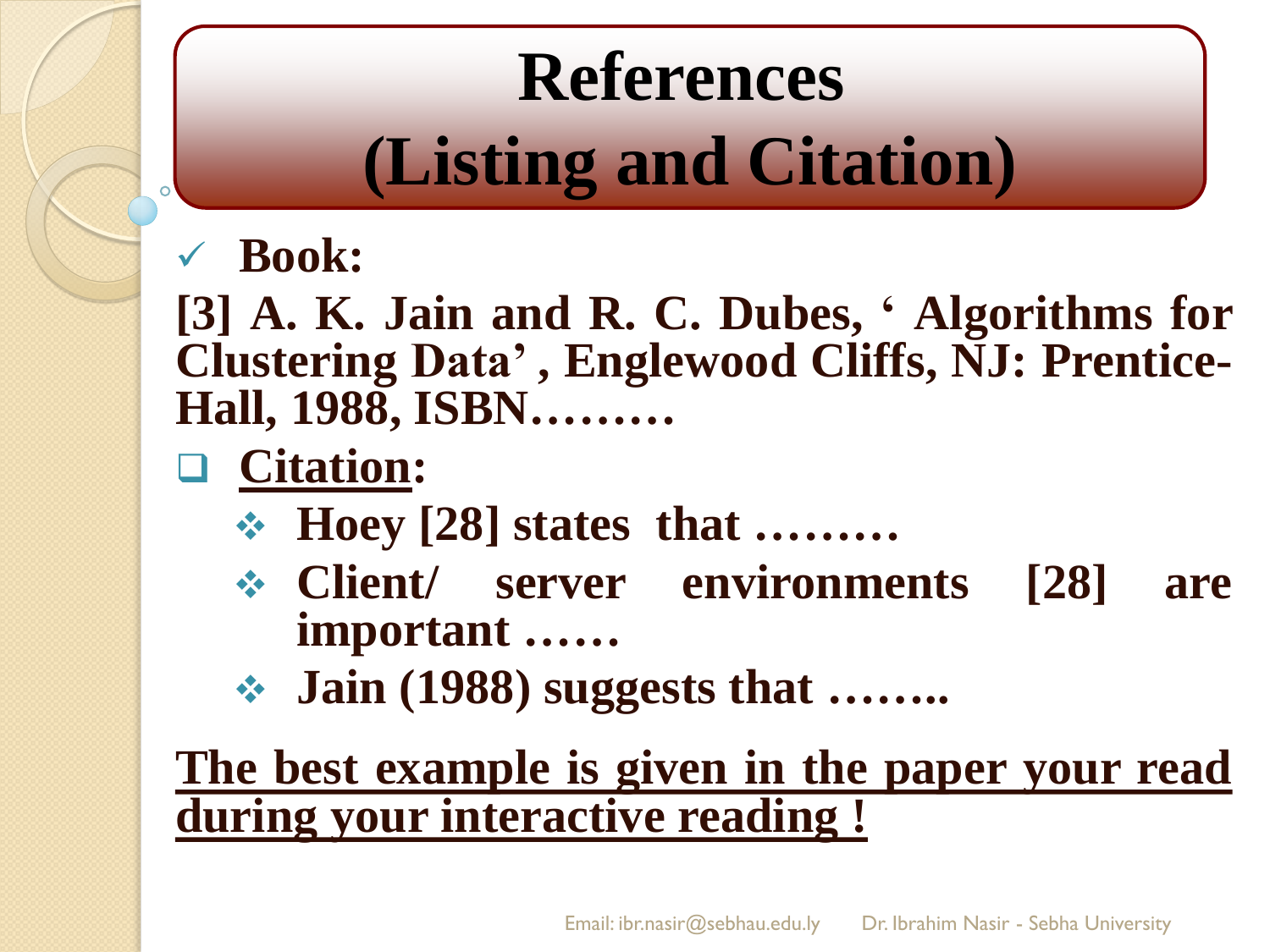# **Paper Title**

**Clearly describes contents of a paper. TO Select a Title:**

- **Be concise, specific and accurate;**
- **Highlight your contribution, discovery and achievements.**
- **Appealing to readers as much as possible;**
- **Avoid generic title.**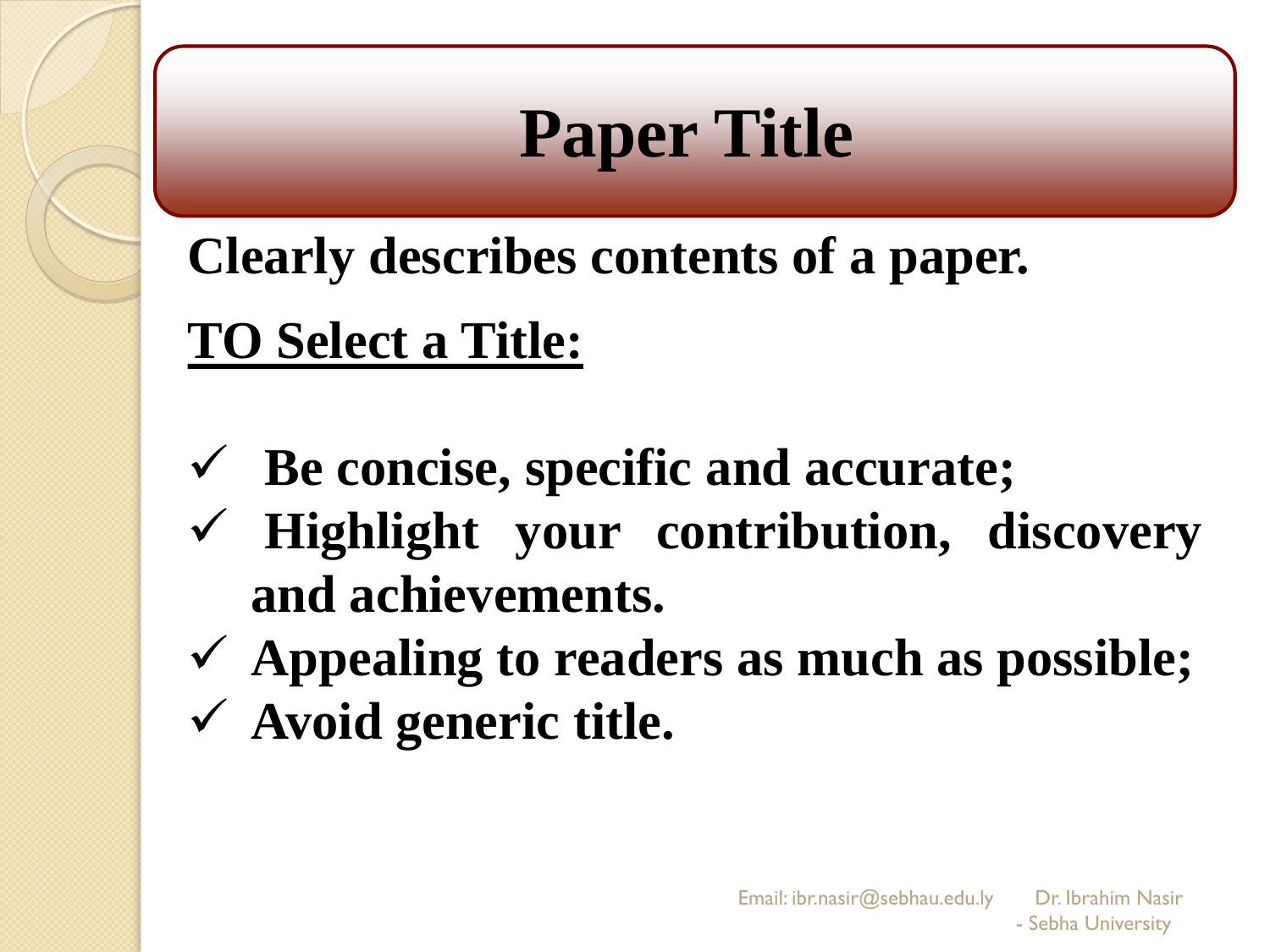### **Clearly state the:**

- **Problem being investigated**
- **Background that explains the problem**
- **Reasons for conducting the research**
- **Identify the questions you are answering**
- **Introduce the current status of the area;**
- **Summary of your literature survey on existing work, solutions, and methodologies ( citation of references);**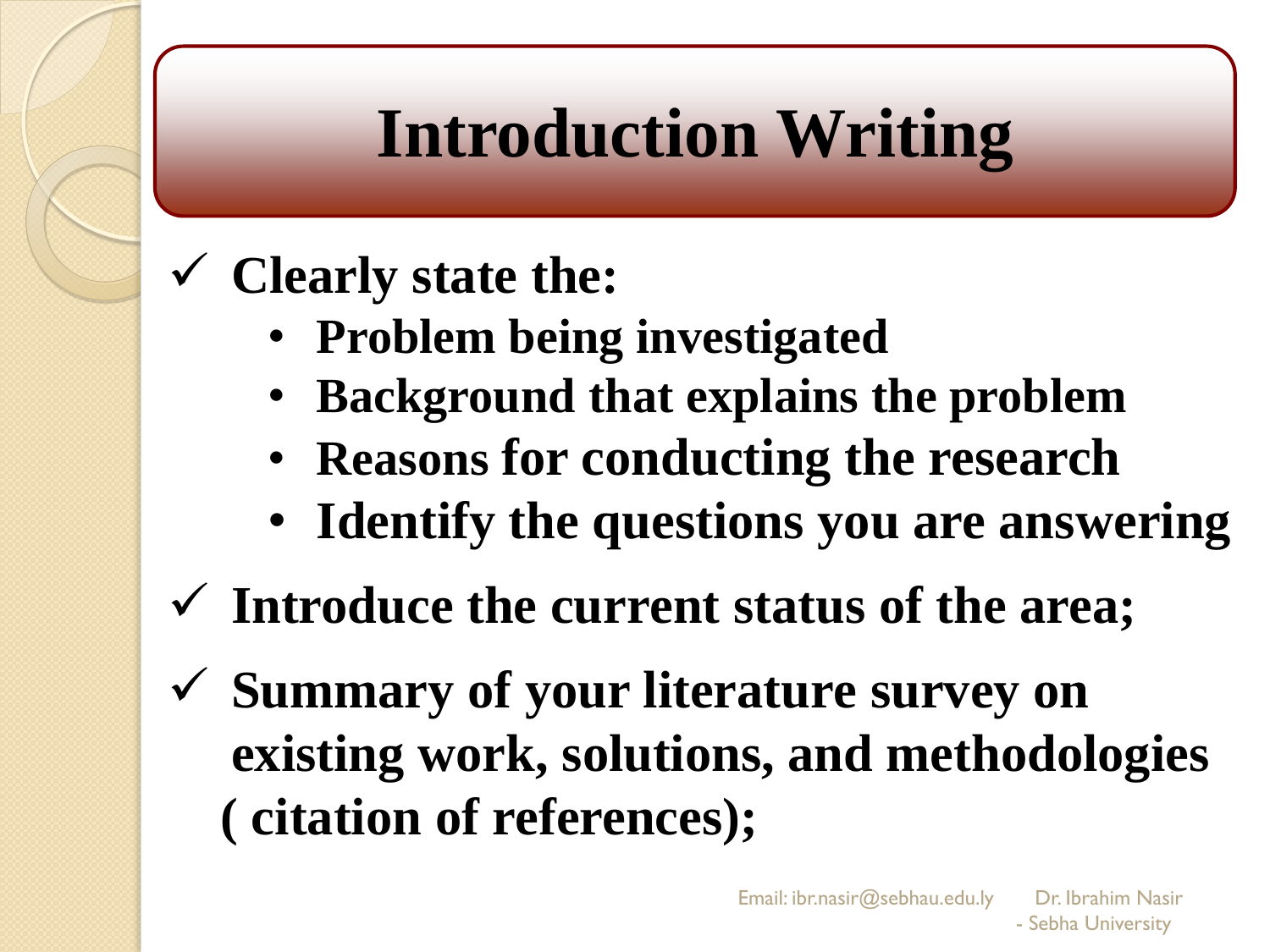- **Analyses their weakness to provide justification for your work.**
- **Summary of your contribution, highlighting the novelty and originality of your work (**State how your work differs from published work).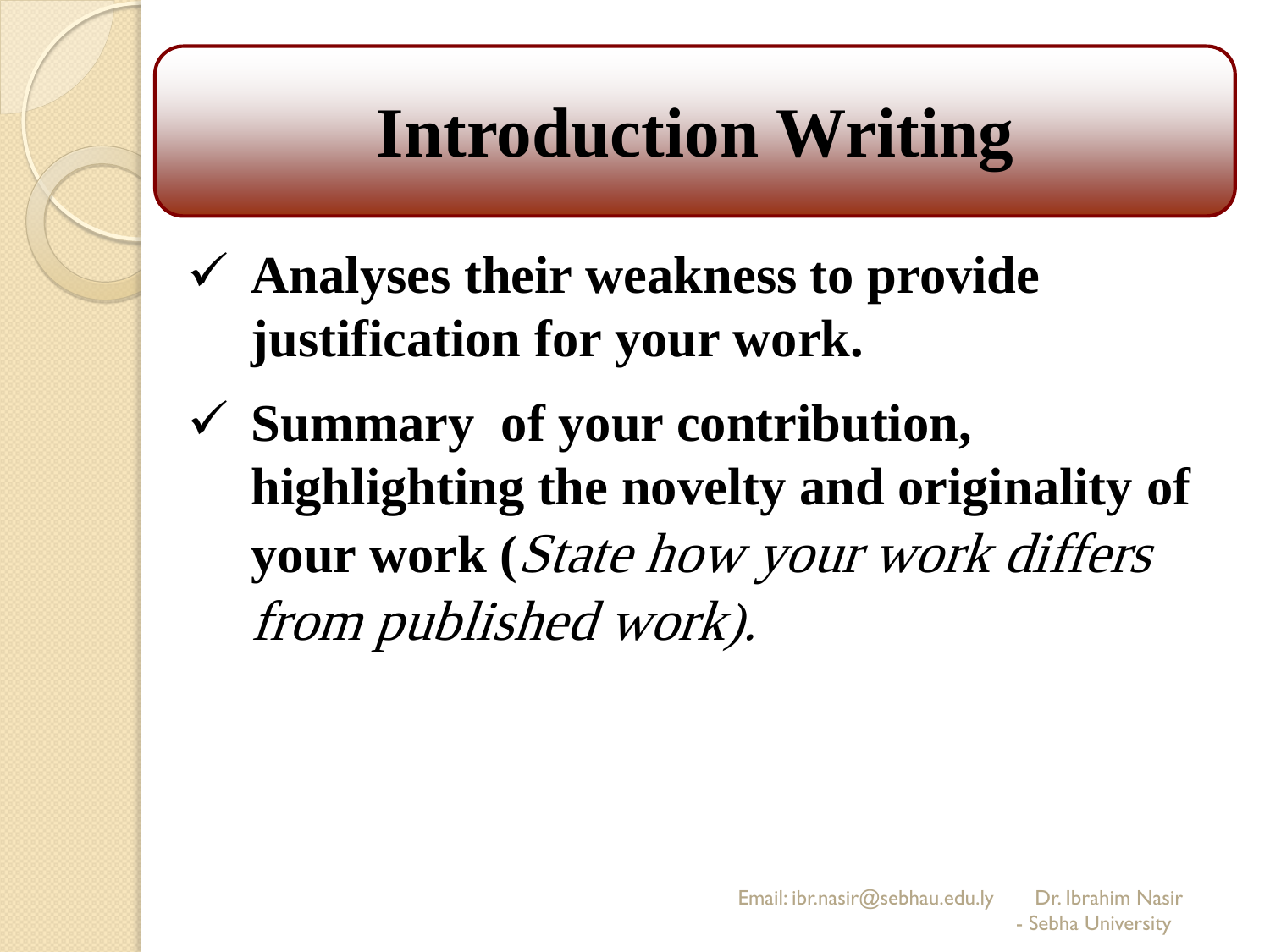### **Summary of the structure of your paper. Example:**

The rest of the paper is organized into four sections, where section 2 describes abrupt cut detection, section 3 describes gradual transition detection, and section 4 reports experimental results and evaluations of the proposed algorithm in comparison with all participating teams for TRECKVID2007. Finally, section 5 provides conclusion remarks to finish this paper.

Email: ibr.nasir@sebhau.edu.ly Dr. Ibrahim Nasir

<sup>-</sup> Sebha University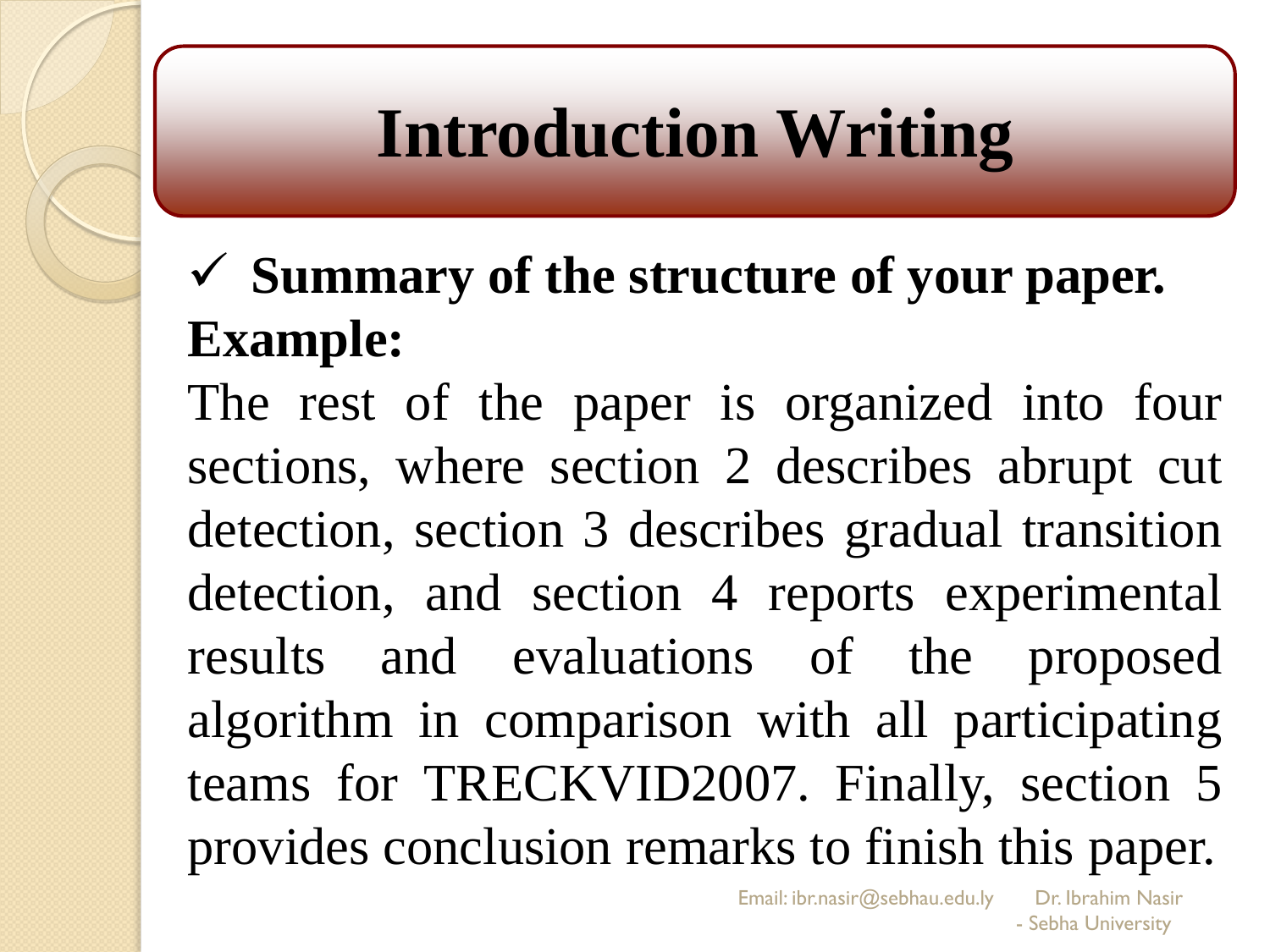### **Papers Examples**

### **Title , introduction writing , references, summary of a paper structure.**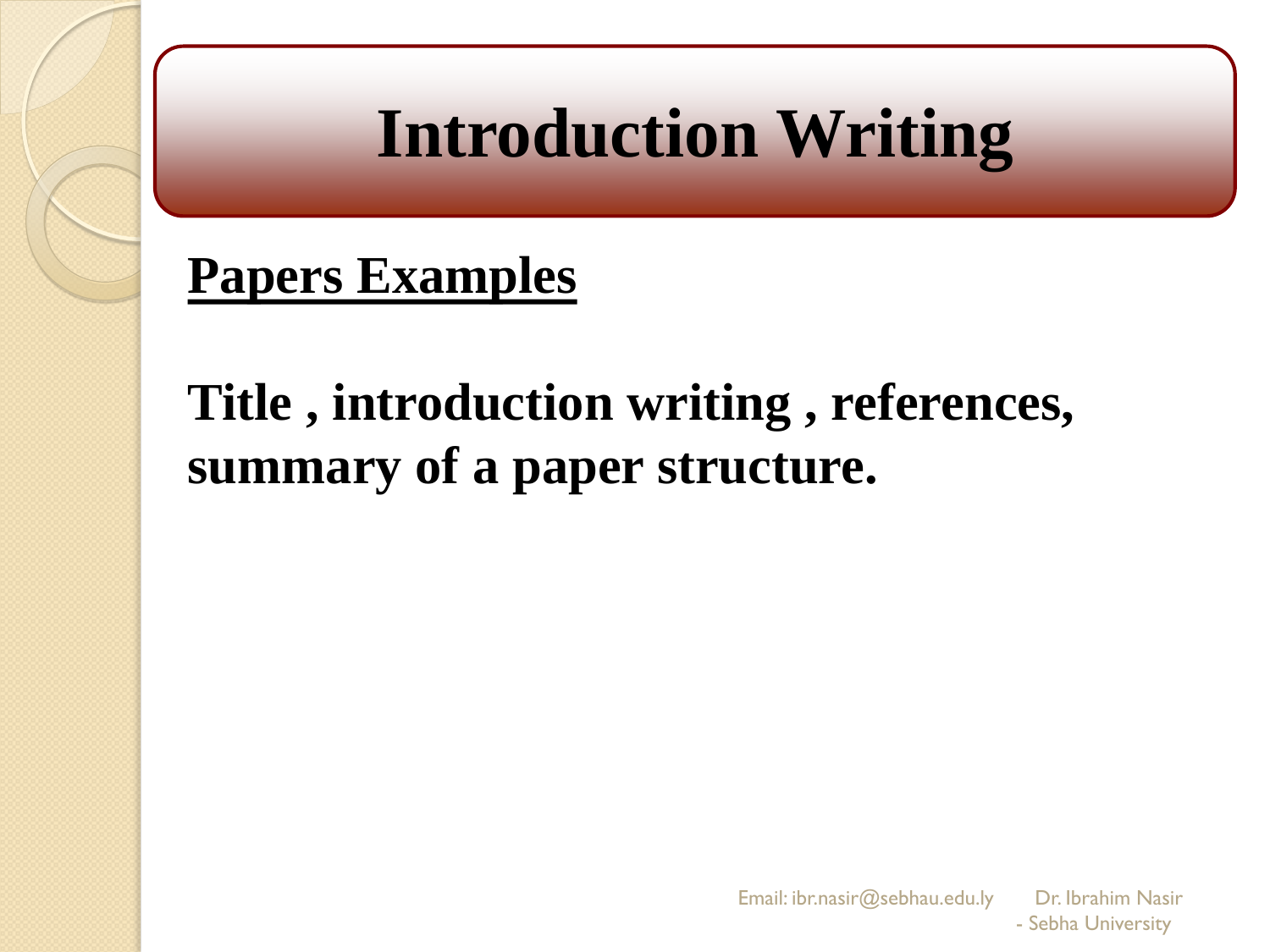# **Main Body writing: Description of your work**

- **Text description;**
- **Mathematical description;**
- **Diagram description and illustration;**
- **A full working example;**
- **Pseudo-code or flow-chart description;**
- **Integrated approach.**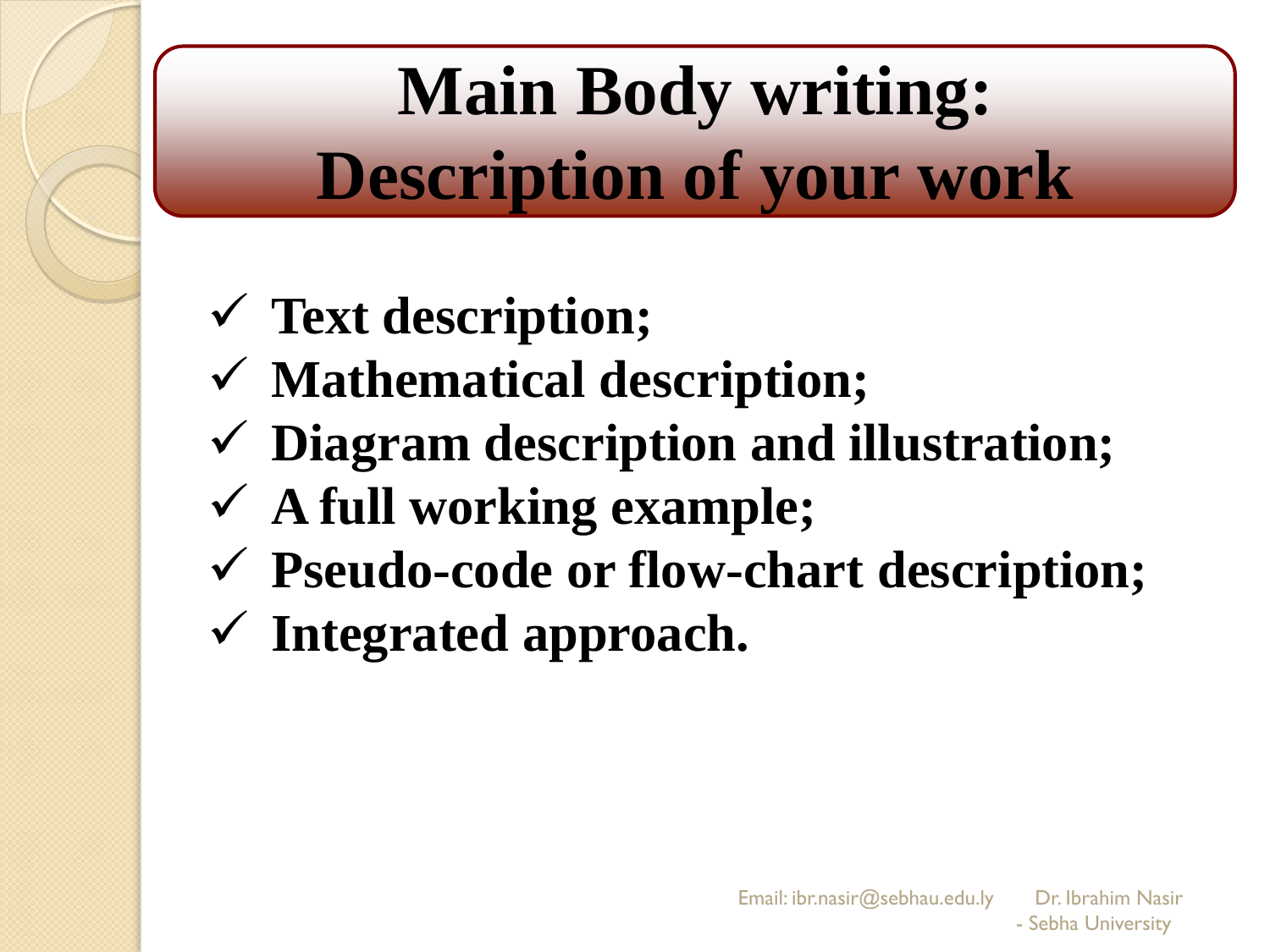### **Description of your work**

### **Important Principle in Describing Your Work:**

### **Not Only tell WHAT you have done, but also WHY?**

Email: ibr.nasir@sebhau.edu.ly Dr. Ibrahim Nasir - Sebha University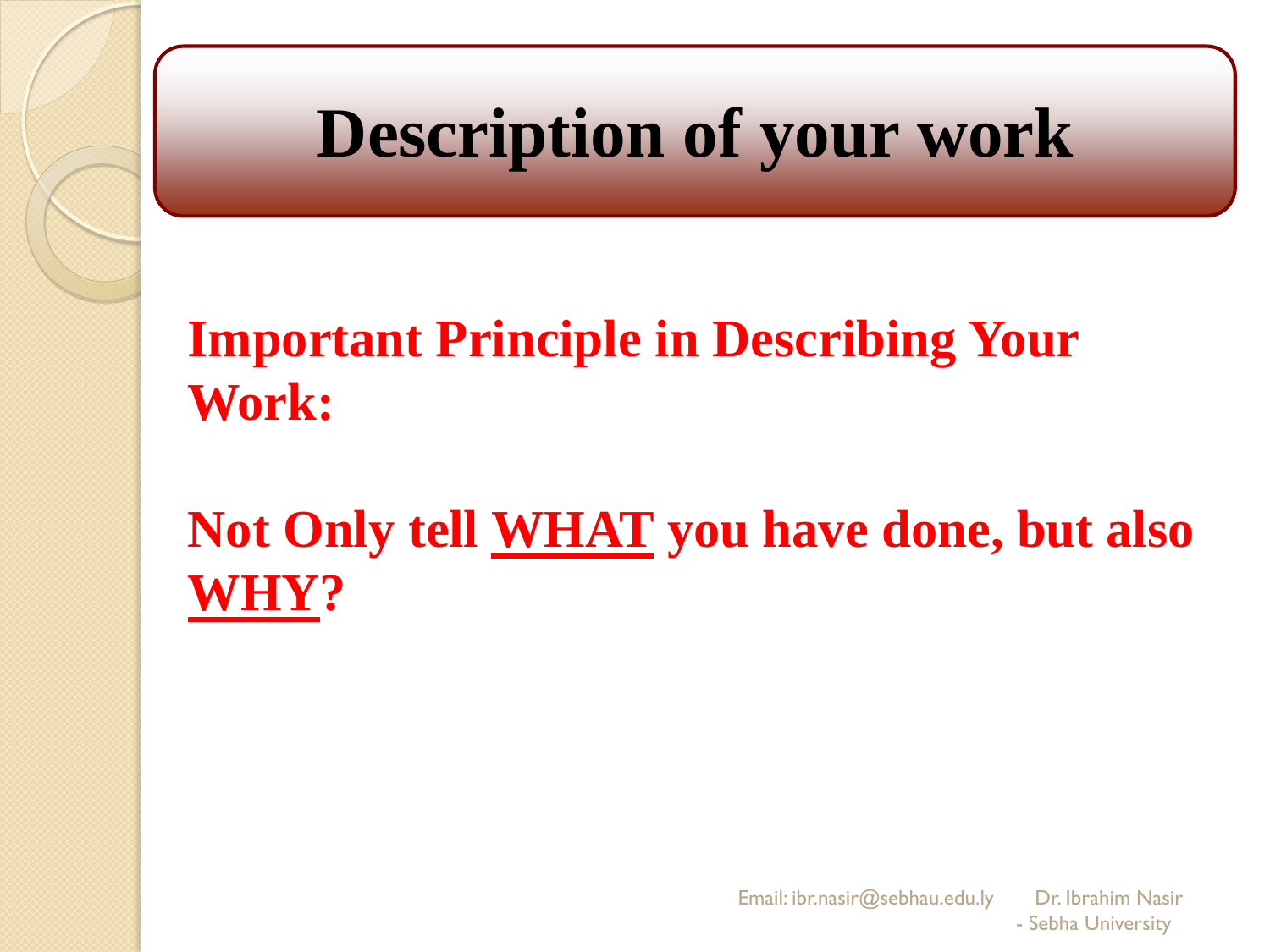## **Description of your work**

### **Techniques of Telling " WHY":**

- **Reveal and analyze the weakness of existing method;**
- **Justify your solution via theoretical explanation;**
- **Highlight the advantages and strength of your choice.**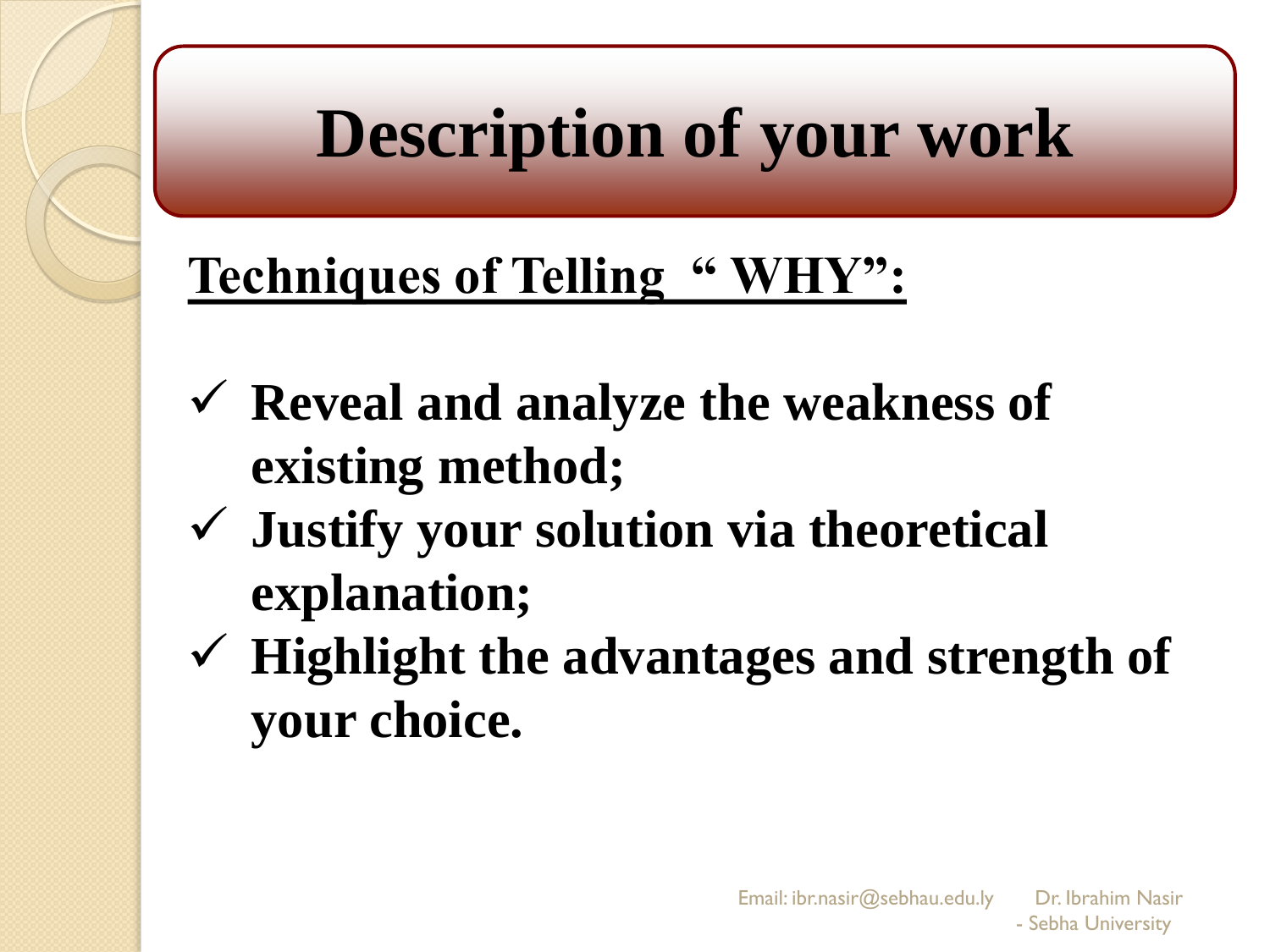### **Description of your work**

### **Papers Examples**

### **Description of your work**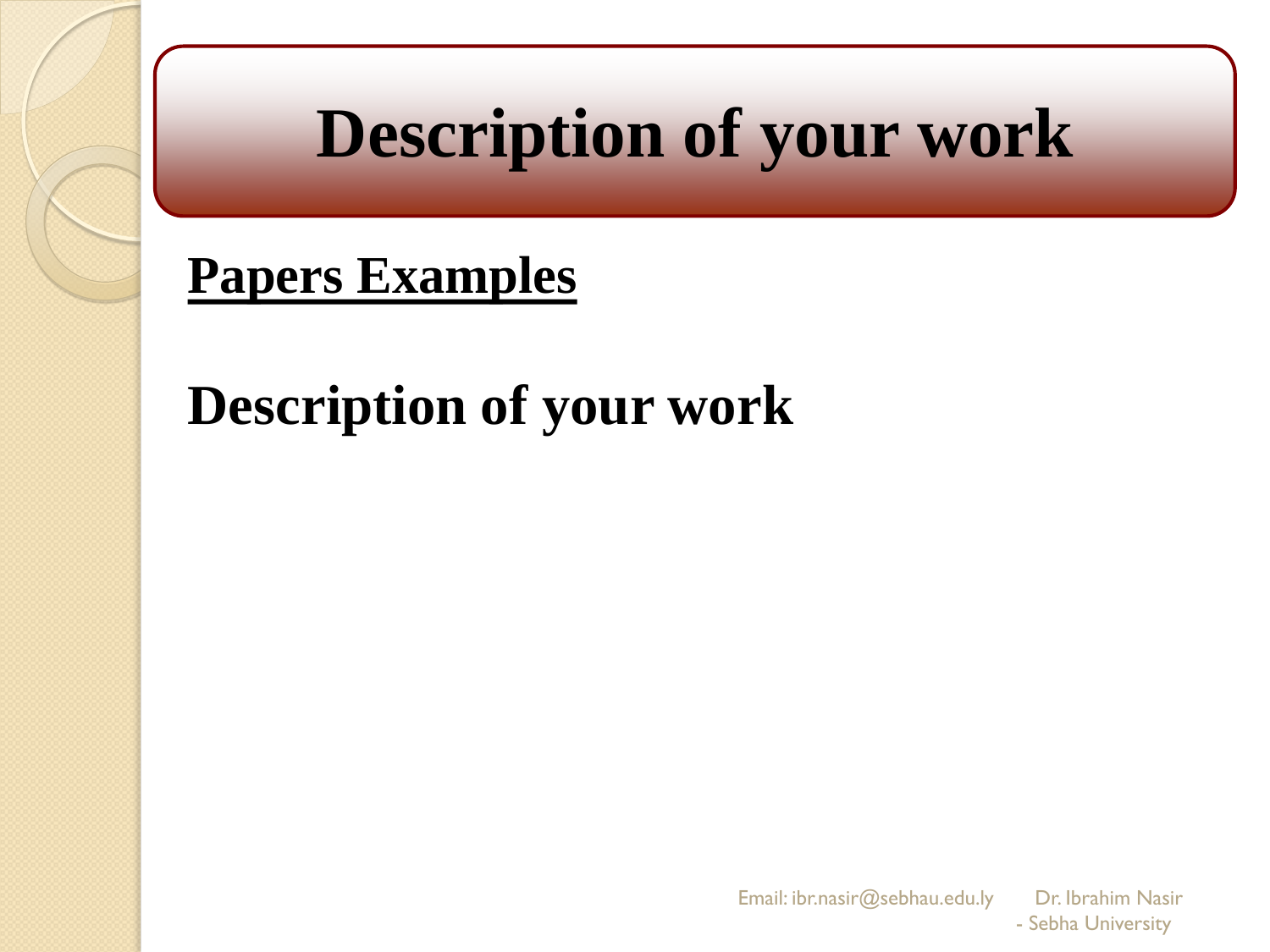# **Writing about your Experiments**

### **Experiments Design:**

- **i. Test data set;**
- **ii. Benchmarking selection;**
- **iii. Overall design.**

### **Presentation of experimental results:**

- **i. Tables;**
- **ii. Graphs;**
- **iii. Samples**.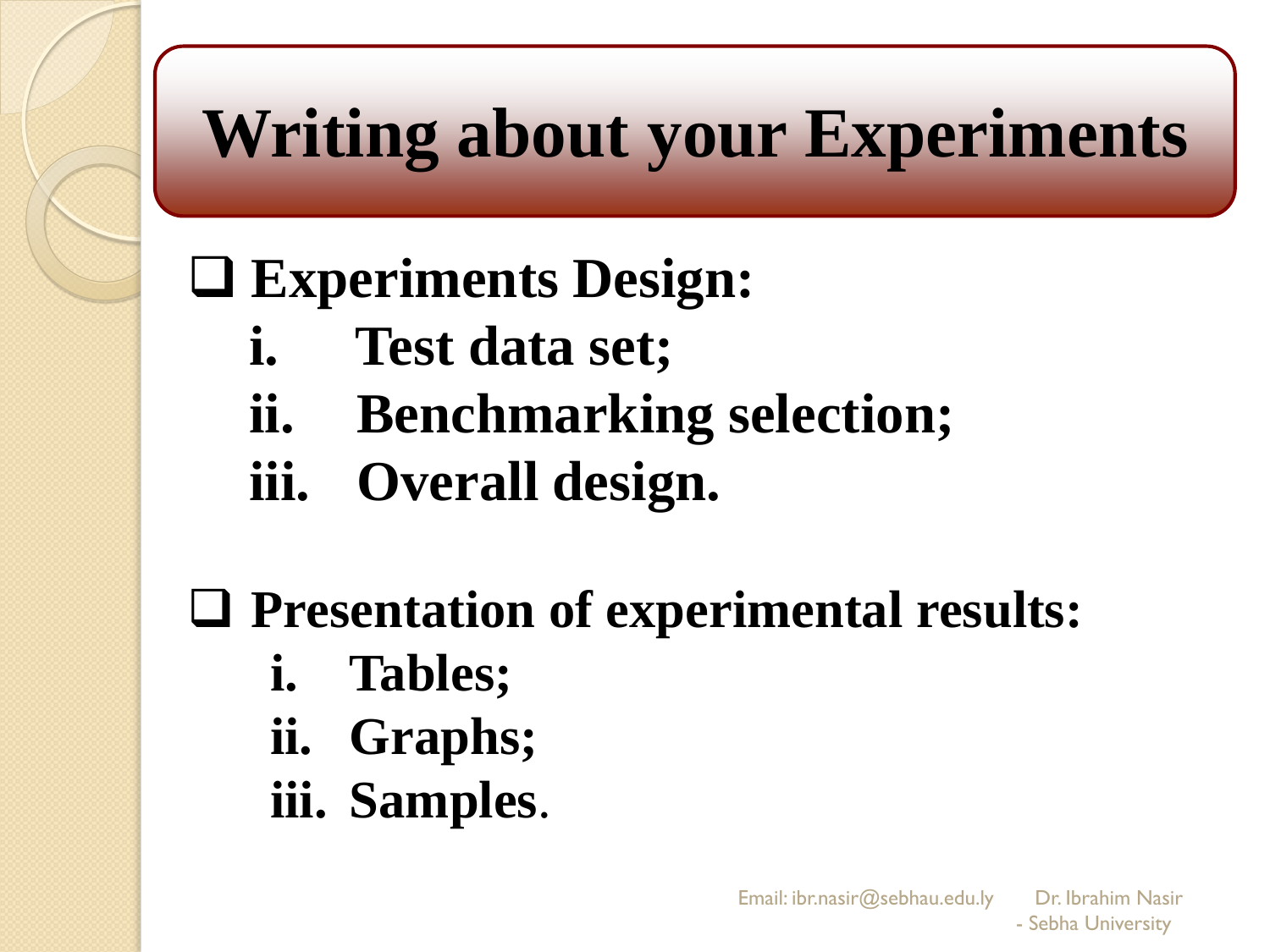## **Writing about your Experiments**

### **Analysis of the experimental results:**

- **i. Comparison of advantages and disadvantages;**
- **ii. Highlight of strength and weakness;**
- **iii. Justification of your strength as well as weakness.**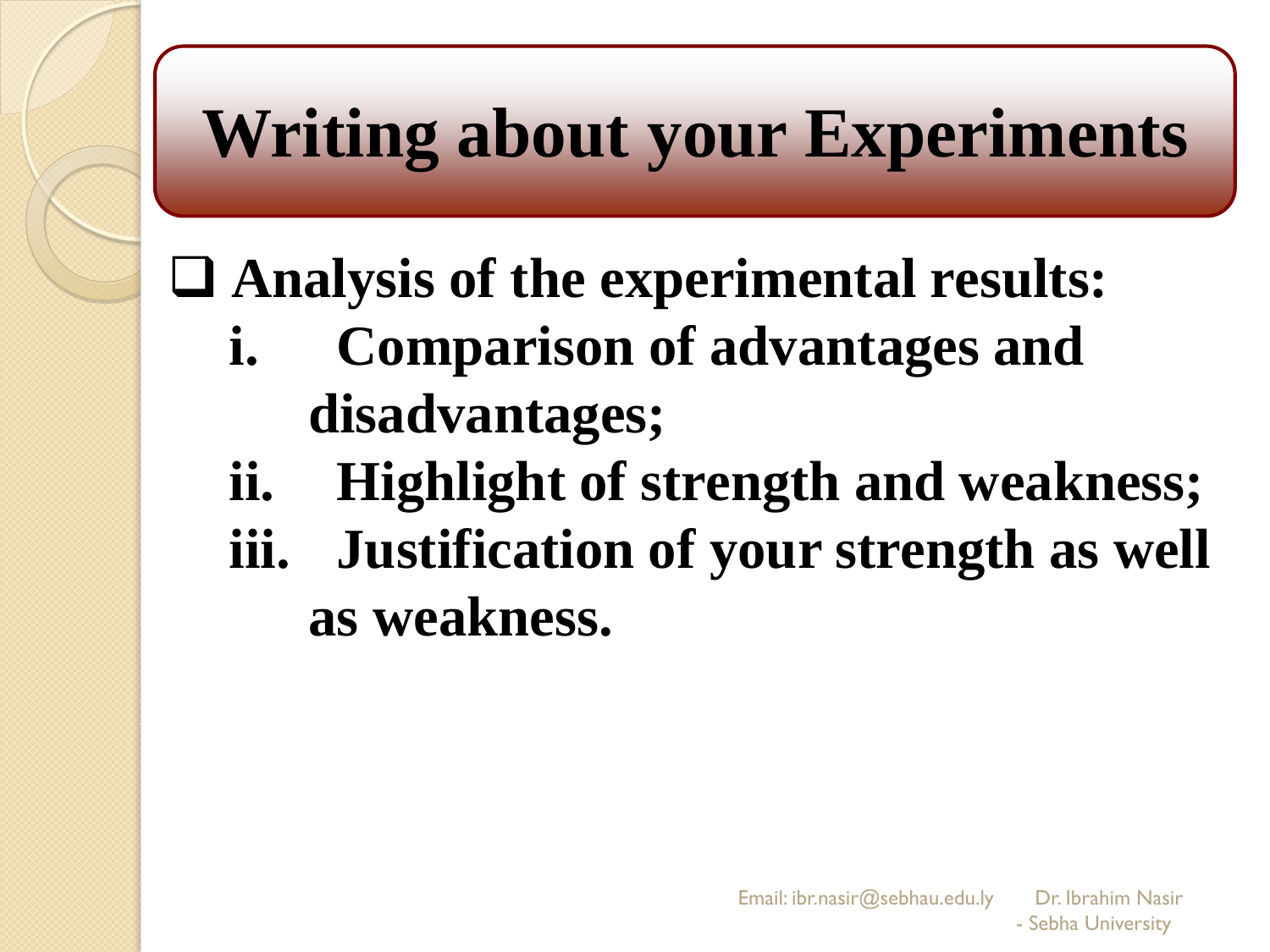## **Writing about your Experiments**

### **Papers Examples**

### **Results and Discussion**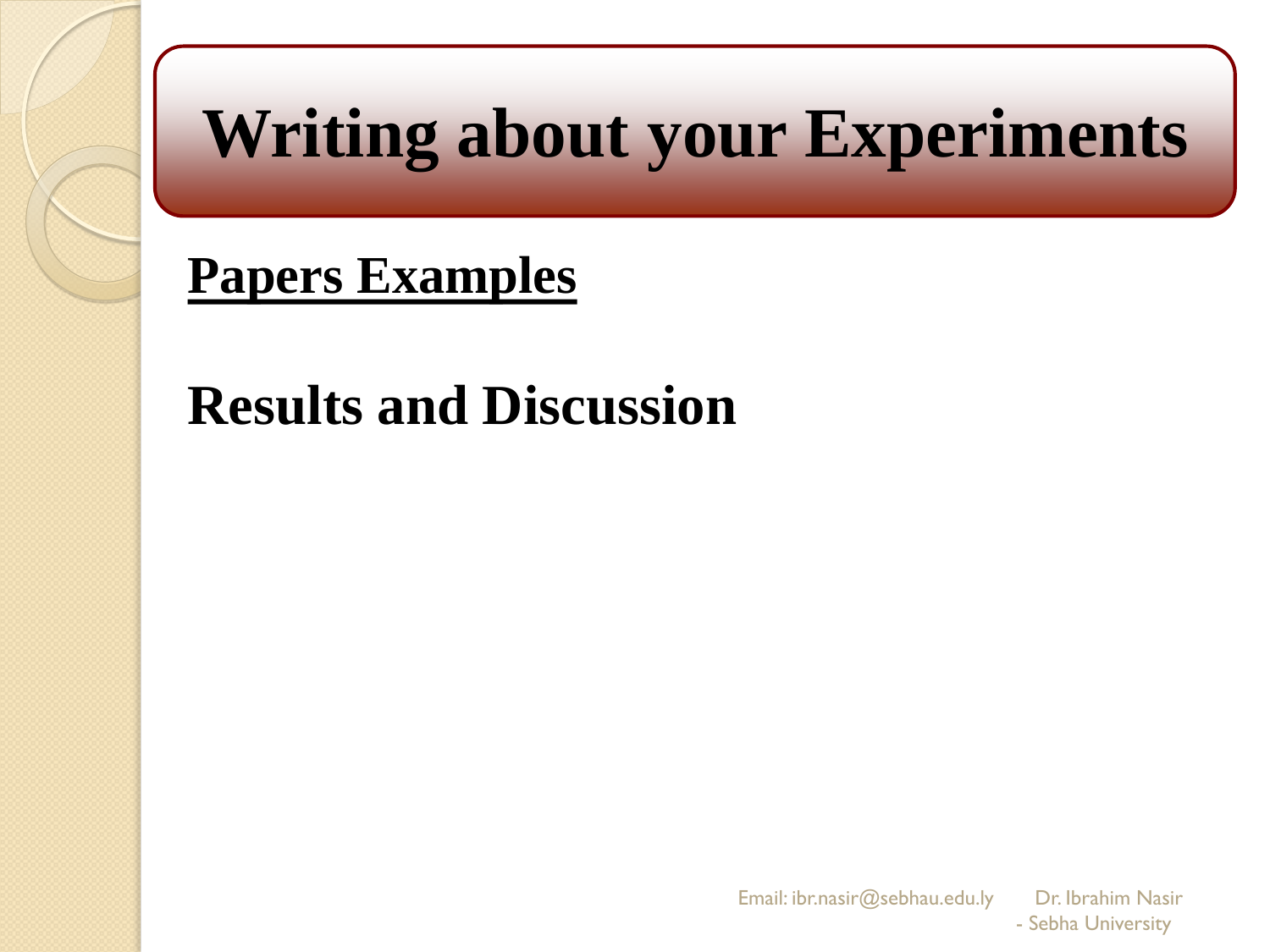# **Writing your Conclusions**

- **Summaries what you discover after the work;**
- **Highlight your contribution;**
- **Identify your future work to attract attention and follow-up work from the community.**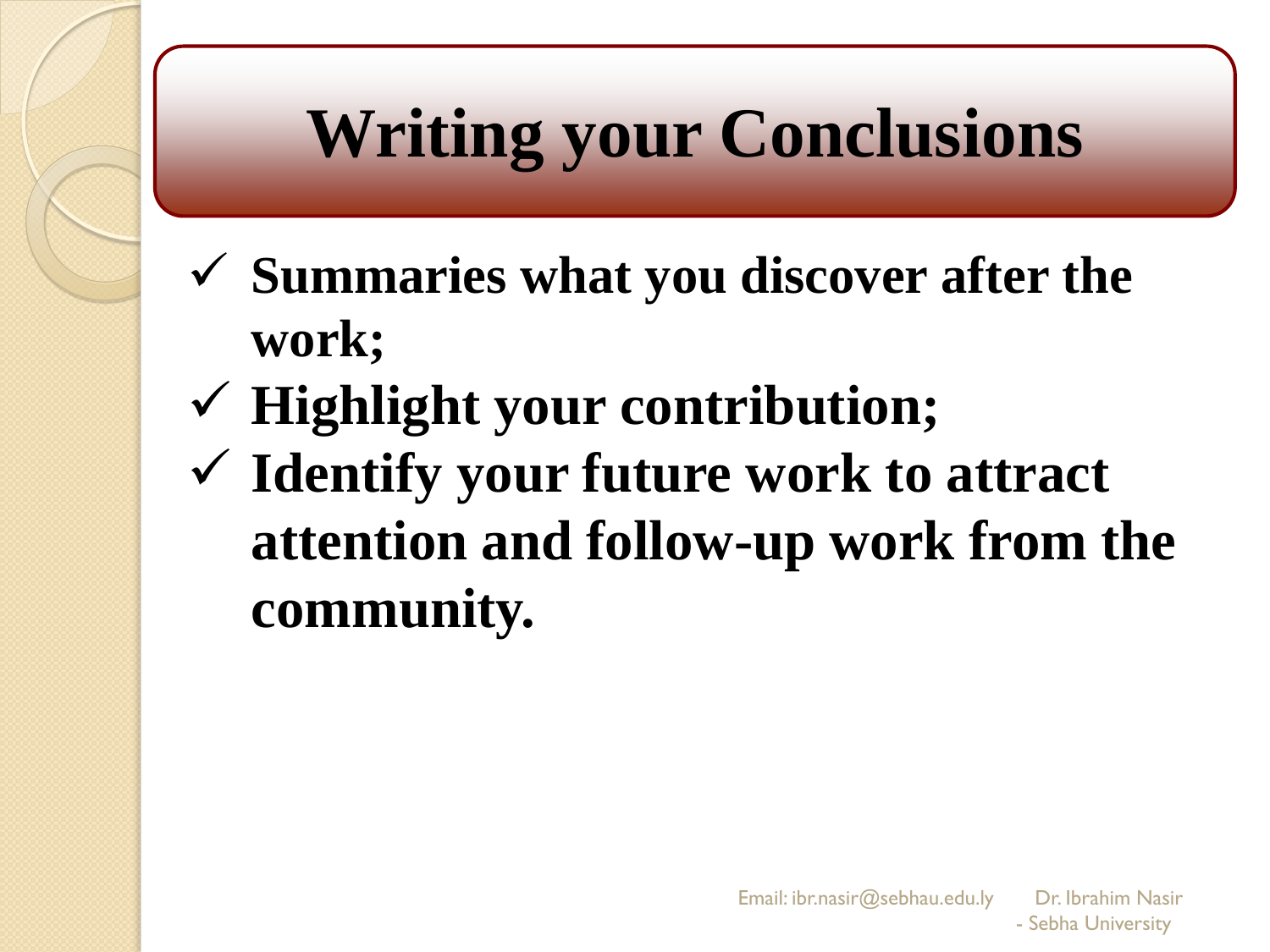# **Abstract Writing**

- **The reader can decide whether or not to read the whole article.**
- **Highlight the background of your work (why);**
- **Highlight the weakness of existing solutions;**
- **Highlight your methodologies ( How?);**
- **Highlight your results, discoveries, or achievements ( What ?)**
- **Support your conclusions.**

 $\mathbb E$ mail: ibr.nasir@sebhau.edu.ly  $\qquad$  Dr. Ibrahim Nasir - Sebha University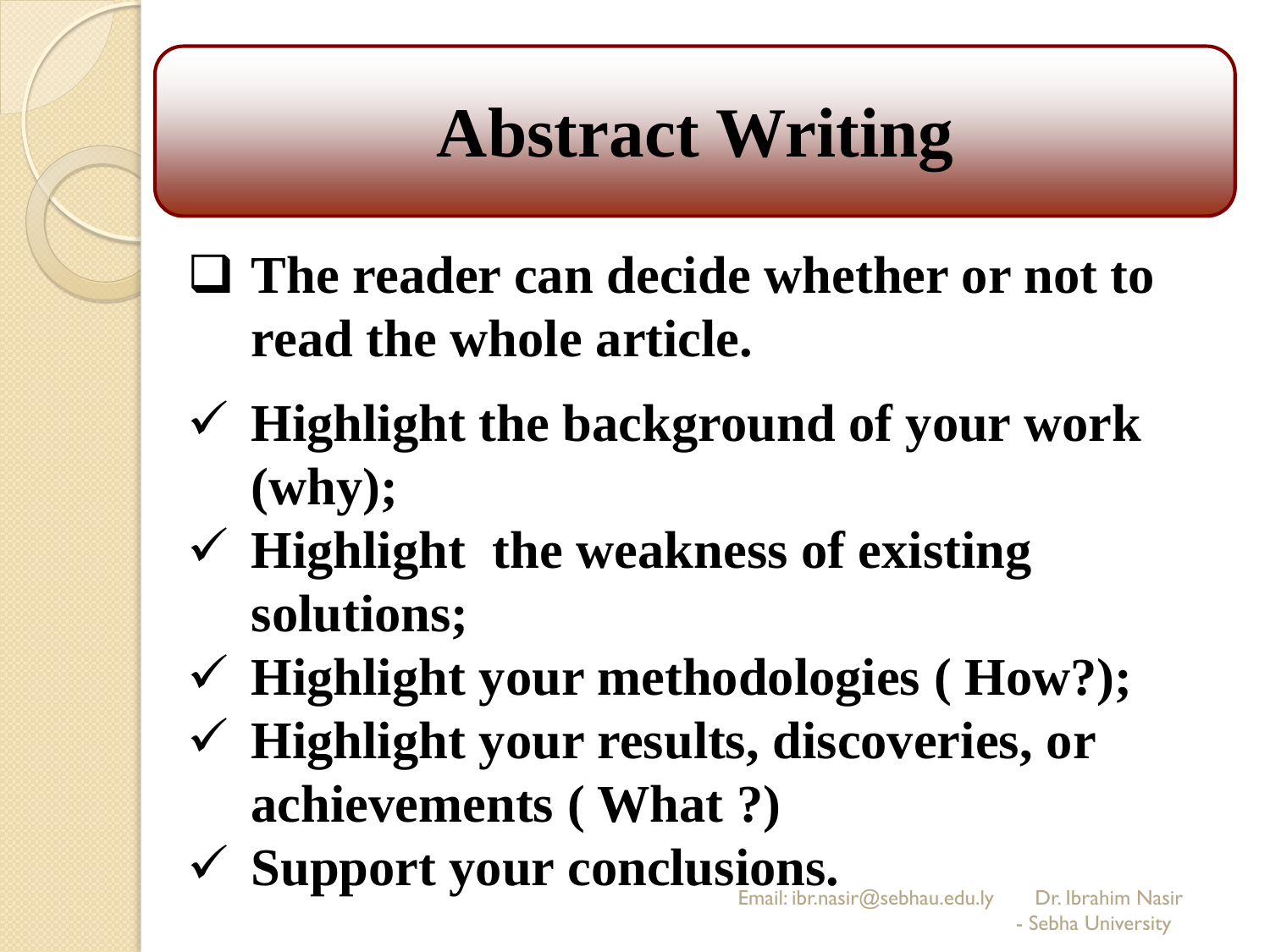## **Conclusion & Abstract Examples**

#### **Papers Examples**